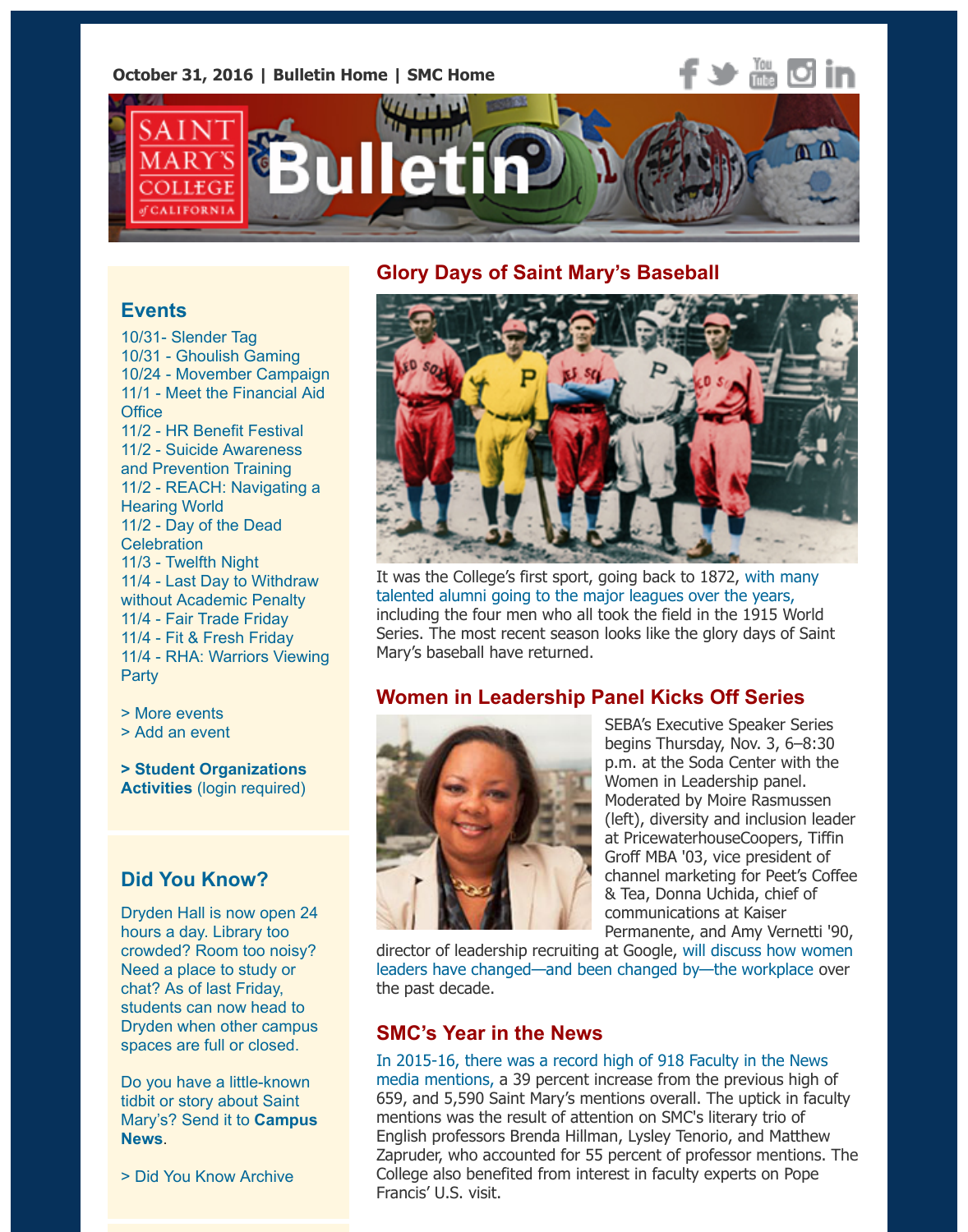### **Lasallian Reflections**



For the week of **[Oct. 31.](http://www.stmarys-ca.edu/living-lasallian/lasallian-reflections?utm_source=Bulletin&utm_medium=email&utm_content=sidebar_test&utm_campaign=10-31-2016)**

#### **[Learn how to submit](http://www.stmarys-ca.edu/smc-bulletin/faqs?utm_source=Bulletin&utm_medium=email&utm_content=sidebar_test&utm_campaign=10-31-2016) Events and Announcements**.

### **Mastering Divinity and Dance**

Kelsey Peterson '14, MFA '16—aka the Dancing Pastor—majored in [dance and minored in theology and](http://www.stmarys-ca.edu/alumni-spotlight-kelsey-peterson?utm_source=Bulletin&utm_medium=email&utm_content=feature_test&utm_campaign=10-31-2016) religious studies, before returning to join the first cohort of the new MFA in Dance Program. At the same time, she also enrolled in Berkeley's Pacific School of Religion for a master's of divinity.



## **Fall Frenzy Finalists Again**

Saint Mary's bikers have once again pedaled their way to the finals [this week in the Expresso Fall Frenzy national indoor bike](http://www.stmarys-ca.edu/campus-recreation/fall-frenzy-2016?utm_source=Bulletin&utm_medium=email&utm_content=feature_test&utm_campaign=10-31-2016) competition. Hop on an Expresso bike today through Nov. 2 at the Alioto Rec Center and help SMC defend its championship by beating Schoolcraft College in Michigan. Competition hours are today, 9 p.m.-12 a.m.; Tuesday, 6 a.m.-12 a.m.; and Wednesday, 6 a.m.-8:59 p.m.

#### **View**



Happy Halloween! Dante Del Prete '18 gets us in an SMC spooky mood with this pumpkin shot.

### **SMC in the News**

• Santa Cruz Sentinel [Spotlights Alumnus, SOLA's Shawny Anderson](http://www.stmarys-ca.edu/santa-cruz-sentinel-spotlights-alumnus-solas-shawny-anderson-for-disaster-relief-efforts?utm_source=Bulletin&utm_medium=email&utm_content=feature_test&utm_campaign=10-31-2016) for Disaster Relief Efforts.

### **Go Gaels**

### **Gaels' Defense Shine in Win Over USD**

In their penultimate game of the season, Saint Mary's women's soccer took down San Diego (9-8-1, 4-4 WCC) in a 3-1 win at Saint Mary's Stadium on Saturday afternoon.



- • [Schedule](http://www.smcgaels.com/main/Schedule.dbml)
- • [Blog](http://smcgaels.wordpress.com/)
- • [SMC Gaels](http://www.smcgaels.com/)
	- • [SMC Gaels on Twitter](https://twitter.com/smcgaels/)

# **Religious Services**

- Sunday Mass in the Chapel is at 11 a.m. and 8 p.m.
- Daily Mass takes place Mon.-Thurs., 5:15 p.m., and Fri. at 7 a.m.
- Sacrament of Reconciliation is Sun., 7-7:45 p.m., or by appt.
- St. Giles Episcopal Eucharist is each Sunday at 9 a.m.